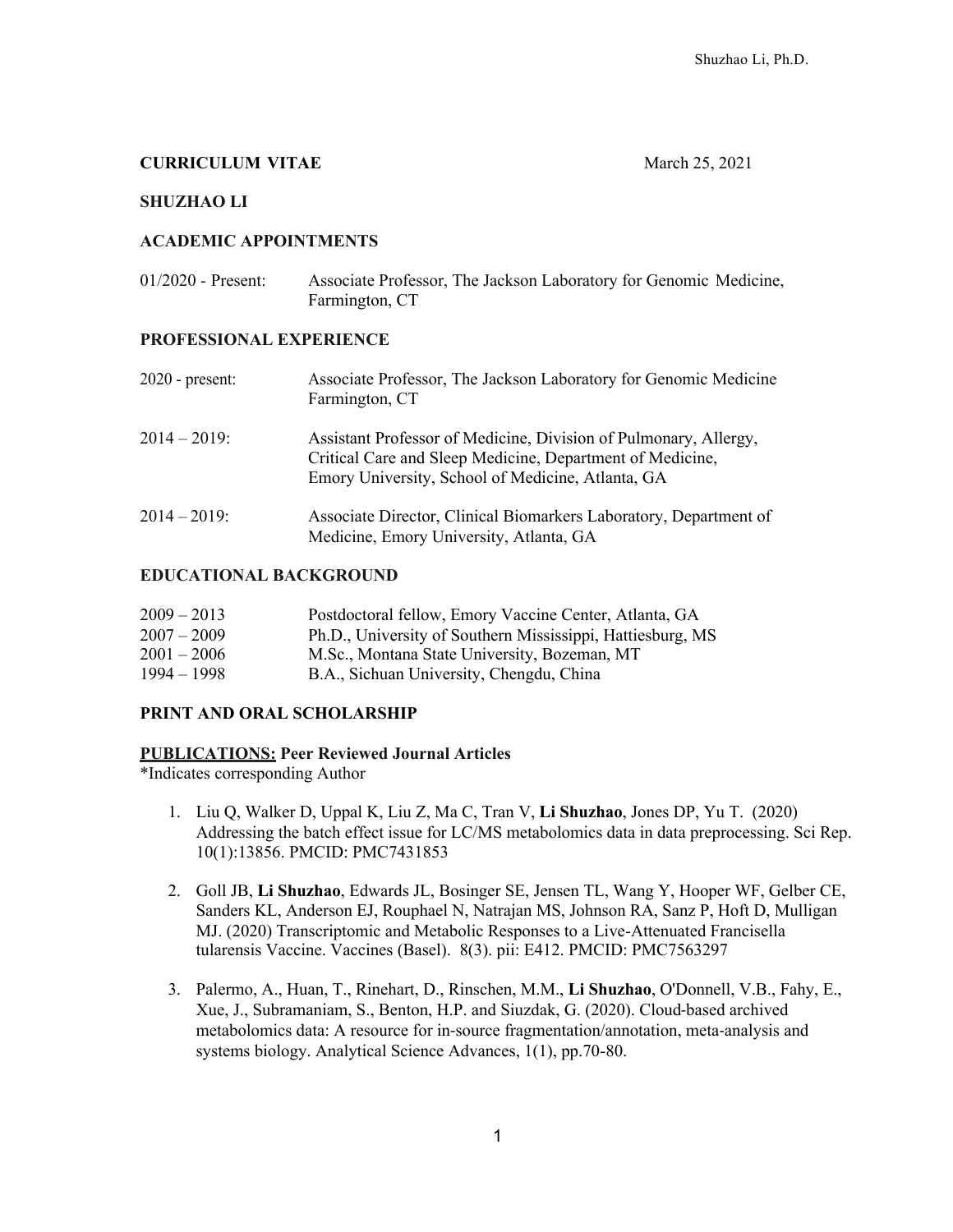- 4. Pang Z, Chong J, **Li Shuzhao**, Xia J. (2020) MetaboAnalystR 3.0: Toward an Optimized Workflow for Global Metabolomics. Metabolites. 10(5). pii: E186. PMID: 32392884, PMCID: PMC7281575
- 5. Collins JM, Siddiqa A, Jones DP, Liu K, Kempker RR, Nizam A, Shah NS, Ismail N, Ouma SG, Tukvadze N, **Li Shuzhao**, Day CL, Rengarajan J, Brust JC, Gandhi NR, Ernst JD, Blumberg HM, Ziegler TR. (2020) Tryptophan catabolism reflects disease activity in human tuberculosis. JCI Insight. 5(10). pii: 137131. PMCID: PMC7259525
- 6. Ferranti EP, Frediani JK, Mitchell R, Fernandes J, **Li Shuzhao**, Jones DP, Corwin E, Dunlop AL. (2020) Early Pregnancy Serum Metabolite Profiles Associated with Hypertensive Disorders of Pregnancy in African American Women: A Pilot Study. J Pregnancy. doi:10.1155/2020/1515321. PMCID: PMC7049834
- 7. Corwin E, Dunlop AL, Fernandes J, **Li Shuzhao**, Pearce B, Jones DP (2020). Metabolites and Metabolic Pathways Associated with Glucocorticoid Resistance in Pregnant African-American Women. Comprehensive Psychoneuroendocrinology. https://doi.org/10.1016/j.cpnec.2020.100001
- 8. Hu X, **Li Shuzhao**, Cirrilo P, Krigbaum N, Tran V, Ishikawa T, La Merrill A, Jones DP, Cohn B. (2020) Metabolome Wide Association Study of serum DDT and DDE in Pregnancy and Early Postpartum. Reproductive Toxicology. https://doi.org/10.1016/j.reprotox.2019.05.059. PMID: 31102720
- 9. Hu X, **Li Shuzhao**, Cirillo PM, Krigbaum NY, Tran V, Jones DP, Cohn BA. (2020) Metabolome Wide Association Study of Serum Poly and Perfluoroalkyl Substances (PFASs) in Pregnancy and Early Postpartum. Reprod Toxicol. 92:120-128. PMID:31923462
- 10. **Li Shuzhao\***, Cirillo P, Hu X, Tran V, Krigbaum N, Yu S, Jones DP, Cohn B\*. (2020) Understanding mixed environmental exposures using metabolomics via a hierarchical community network model in a cohort of California women in 1960's. Reprod Toxicol. 92:57- 65. PMCID: PMC6949431
- 11. Ge Y, Gong M, Zadeh M, Li J, Abbott JR, Li W, Morel L, Sonon R, Supekar NT, Azadi P, Wang Y, Jones DP, **Li Shuzhao**, Mohamadzadeh M. (2020) Regulating colonic dendritic cells by commensal glycosylated large surface layer protein A to sustain gut homeostasis against pathogenic inflammation. Mucosal Immunol. Jan; 13(1):34-46. Epub 2019 Oct 16. PMCID: PMC6917853
- 12. Hagan T, Cortese M, Rouphael N, Boudreau C, Linde C, Maddur MS, Das J, Wang H, Guthmiller J, Zheng NY, Huang M, Uphadhyay AA, Gardinassi L, Petitdemange C, McCullough MP, Johnson SJ, Gill K, Cervasi B, Zou J, Bretin A, Hahn M, Gewirtz AT, Bosinger, SE, Wilson, PC, **Li Shuzhao**, Alter, Khurana, S, Golding, H, Pulendran, B. (2019) Antibiotics-Driven Gut Microbiome Perturbation Alters Immunity to Vaccines in Humans. Cell. 178(6):1313-1328.e13. PMCID: PMC6750738
- 13. Khadka M, Todor A, Maner-Smith KM, Colucci JK, Tran V, Gaul DA, Anderson EJ, Natrajan MS, Rouphael N, Mulligan MJ, McDonald CE, Suthar M, **Li Shuzhao**, Ortlund EA. The Effect of Anticoagulants, Temperature, and Time on the Human Plasma Metabolome and Lipidome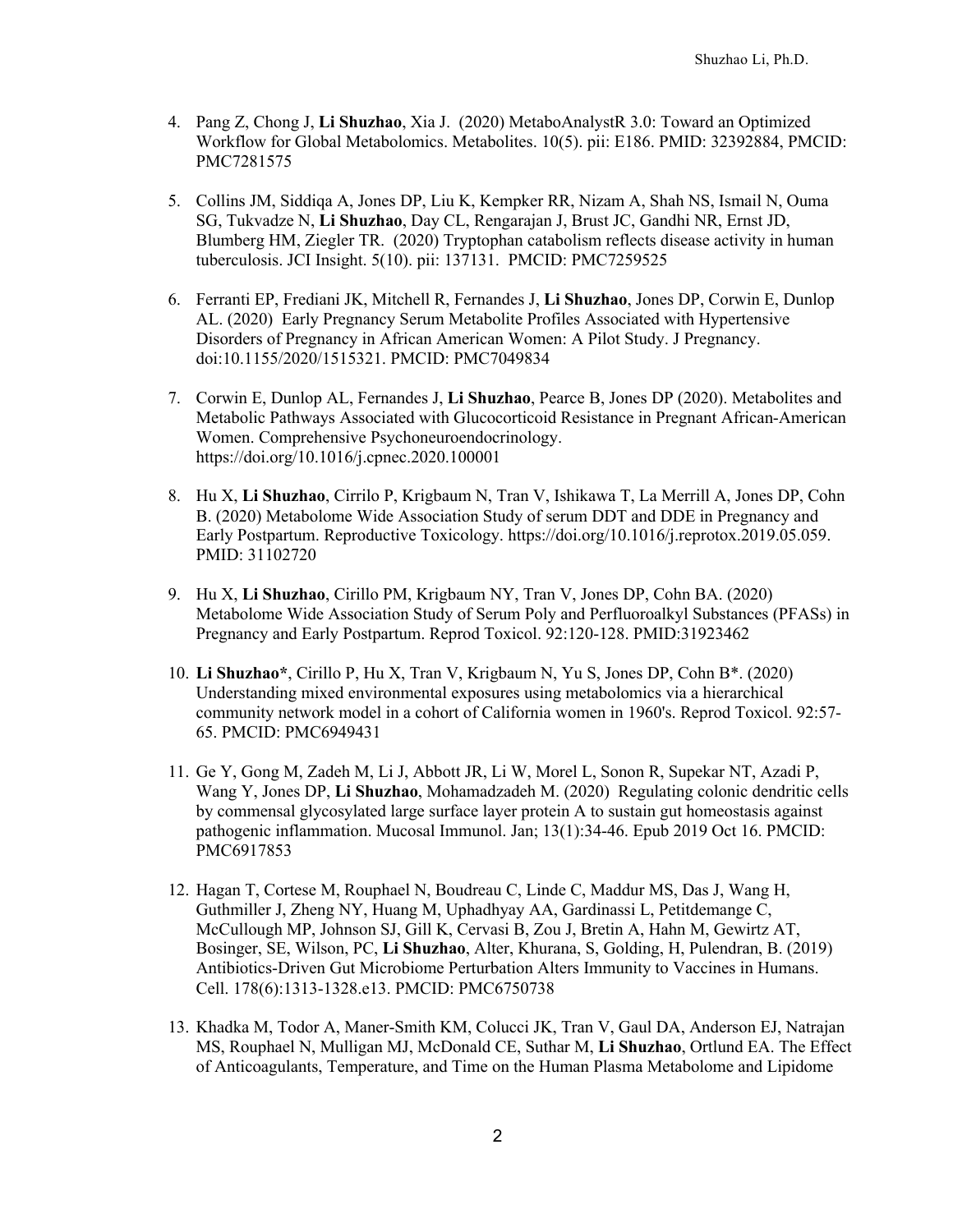from Healthy Donors as Determined by Liquid Chromatography-Mass Spectrometry. Biomolecules. (2019); 9(5). pii: E200. PMCID: PMC6571950

- 14. Cordy RJ, Patrapuvich R, Lili LN, Cabrera-Mora M, Chien JT, Tharp GK, Khadka M, Meyer EV, Lapp SA, Joyner CJ, Garcia A, Banton S, Tran V, Luvira V, Rungin S, Saeseu T, Rachaphaew N, Pakala SB, DeBarry JD; MaHPIC Consortium, Kissinger JC, Ortlund EA, Bosinger, SE, Barnwell, JW, Jones, DP, Uppal, Karan, **Li Shuzhao**, Sattabongkot, J, Moreno, A. (2019) Distinct amino acid and lipid perturbations characterize acute versus chronic malaria. JCI Insight. 4(9). pii: 125156. PMCID: PMC6538326
- 15. Fischer, T, Frederick AB, Tran V, **Li Shuzhao**, Jones DP, Fridovich-Keil JL. (2019) Metabolic perturbations in classic galactosemia beyond the Leloir pathway: Insights from an untargeted metabolomic study. J Inherit Metab Dis. 42(2):254-263. PMCID: PMC6414239
- 16. Ge Y, Gong M, Colliou N, Zadeh M, Li J, Jones DP, **Li Shuzhao**, Mohamadzadeh M. (2019) Neonatal intestinal immune regulation by the commensal bacterium, P. UF1. Mucosal Immunol. 12(2):434-444. Epub 2019 Jan 15. PMCID: PMC6375783
- 17. Chong J, Soufan O, Li C, Caraus I, **Li Shuzhao**, Bourque G, Wishart DS, Xia J. (2018) MetaboAnalyst 4.0: towards more transparent and integrative metabolomics analysis. Nucleic Acids Res. 46(W1):W486-W494. PMCID: PMC6030889
- 18. Gardinassi LG, Arévalo-Herrera M, Herrera S, Cordy RJ, Tran V, Smith MR, Johnson MS, Chacko B, Liu KH, Darley-Usmar VM, Go YM; MaHPIC Consortium., Jones DP, Galinski MR, **Li Shuzhao\***. (2018) Integrative metabolomics and transcriptomics signatures of clinical tolerance to Plasmodium vivax reveal activation of innate cell immunity and T cell signaling. Redox Biol. 17:158-170. Epub 2018 Apr 11. PMCID: PMC6007173
- 19. Sato SE, **Li Shuzhao**, Long Q. (2018) Integrative analysis of transcriptomic and metabolomic data via sparse canonical correlation analysis with incorporation of biological information. Biometrics. Mar;74(1):300-312. doi: 10.1111/biom.12715. Epub 2017 May 8. PMCID: PMC5677597
- 20. Colliou N, Ge Y, Sahay B, Gong M, Zadeh M, Owen JL, Neu J, Farmerie WG, Alonzo F 3rd, Liu K, Jones DP, **Li Shuzhao**, Mohamadzadeh M. (2017) Commensal Propionibacterium strain UF1 mitigates intestinal inflammation via Th17 cell regulation. J Clinical Investigation. 127(11):3970-3986. Epub 2017 Sep 25. PMCID: PMC5663347
- 21. Gardinassi LG, Cordy RJ, Lacerda MVG, Salinas JL, Monteiro WM, Melo GC, Siqueira AM, Val FF, Tran V, Jones DP, Galinski MR, **Li Shuzhao\***. (2017) Metabolome-wide association study of peripheral parasitemia in Plasmodium vivax malaria. Int J Med Microbiol. 307(8):533-541. Epub 2017 Sep 6. PMCID: PMC5698147
- 22. Sinclair C, Bommakanti G, Gardinassi L, Loebbermann J, Johnson MJ, Hakimpour P, Hagan T, Benitez L, Todor A, Machiah D, Oriss T, Ray A, Bosinger S, Ravindran R, **Li Shuzhao**, Pulendran B. (2017) mTOR regulates metabolic adaptation of APCs in the lung and controls the outcome of allergic inflammation. Science. 357(6355):1014-1021. Epub 2017 Aug 10. PMCID: PMC5746055
- 23. Fischer ST, Lili LN, **Li Shuzhao**, Tran VT, Stewart KB, Schwartz CE, Jones DP, Sherman SL, Fridovich-Keil JL. (2017) Low-level maternal exposure to nicotine associates with significant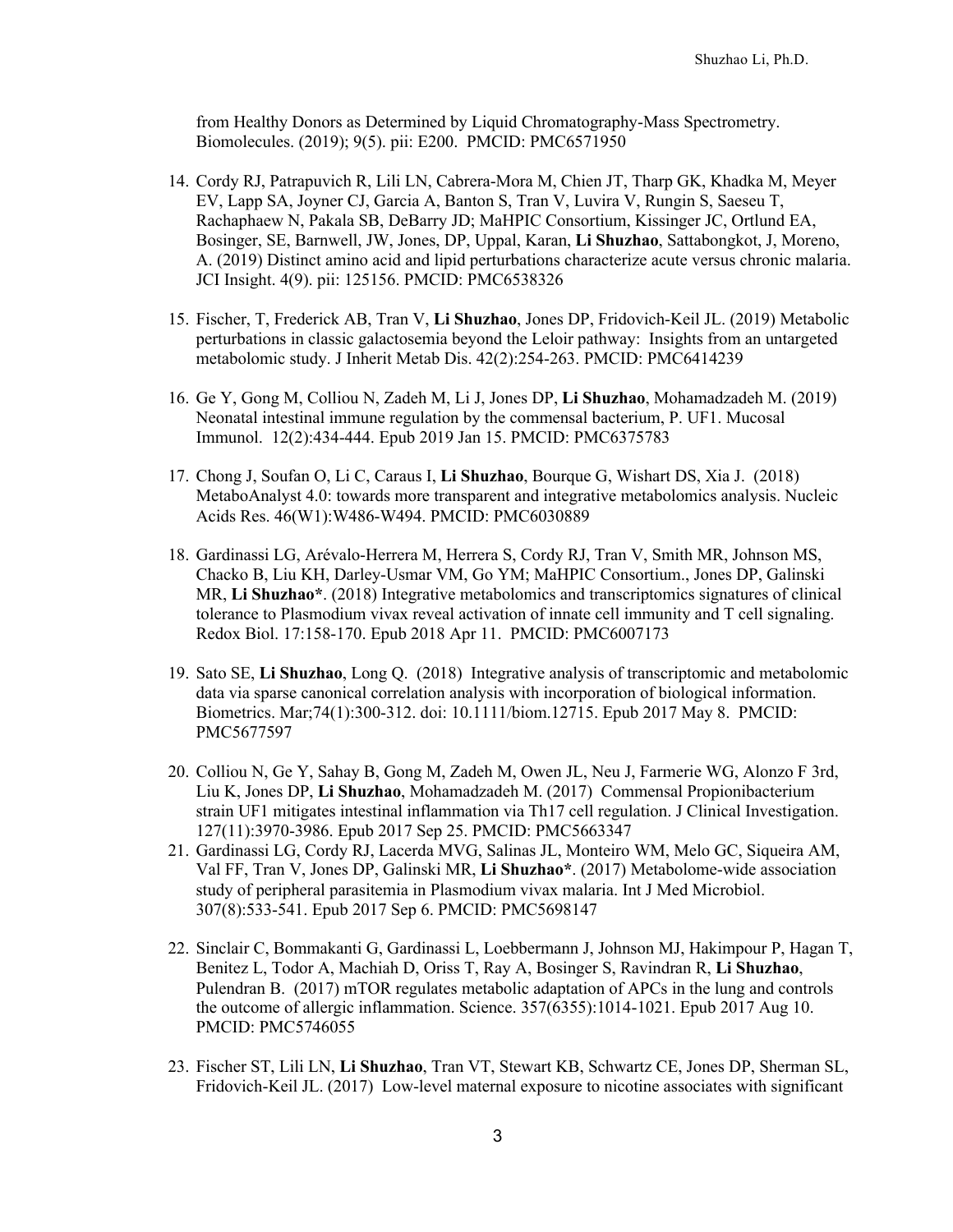metabolic perturbations in second-trimester amniotic fluid. Environ Int. 107:227-234. Epub 2017 Jul 30. PMCID: PMC5569895

- 24. Myers OD, Sumner SJ, **Li Shuzhao,** Barnes S, Du X. (2017) One Step Forward for Reducing False Positive and False Negative Compound Identifications from Mass Spectrometry Metabolomics Data: New Algorithms for Constructing Extracted Ion Chromatograms and Detecting Chromatographic Peaks. Anal Chem. 89(17):8696-8703. Epub 2017 Aug 17. PMID: 28752754
- 25. Myers OD, Sumner SJ, **Li Shuzhao**, Barnes S, Du X. (2017) Detailed Investigation and Comparison of the XCMS and MZmine 2 Chromatogram Construction and Chromatographic Peak Detection Methods for reprocessing Mass Spectrometry Metabolomics Data. Anal Chem. 89(17):8689-8695. Epub 2017 Aug 17. PMID: 28752757
- 26. Gardinassi L, Xia J, Safo S, **Li Shuzhao**\*. (2017) Bioinformatics tools for the interpretation of metabolomics data. Current Pharmacology Reports, 3(6), 374-383.
- 27. **Li Shuzhao,** Sullivan NL, Rouphael N, Yu T, Banton S, Maddur MS, McCausland M, Chiu C, Canniff J, Dubey S, Liu K, Tran V, Hagan T, Duraisingham S, Wieland A, Mehta AK, Whitaker JA, Subramaniam S, Jones DP, Sette A, Vora K, Weinberg A, et al. (2017) Metabolic Phenotypes of Response to Vaccination in Humans. Cell. 169(5):862-877.e17. doi: 10.1016/j.cell.2017.04.026. Epub 2017 May 11. PMCID: PMC5711477 (Companion commentary "Orthogonal Data Integration to Define Immunometabolic Phenotypes", Cell Systems 4(6): 576)
- 28. Alvarez JA, Chong EY, Walker DI, Chandler JD, Michalski ES, Grossmann RE, Uppal K, **Li Shuzhao**, Frediani JK, Tirouvanziam R, Tran VT, Tangpricha V, Jones DP, Ziegler TR. (2017) Plasma metabolomics in adults with cystic fibrosis during a pulmonary exacerbation: A pilot randomized study of high-dose vitamin D(3) administration. Metabolism. 2017 May;70:31-41. Epub 2017 Feb 11. Erratum in: Metabolism. 2017 Sep;74:41-42. PMCID: PMC5407388
- 29. Barnes S, Benton HP, Casazza K, Cooper SJ, Cui X, Du X, Engler J, Kabarowski JH, **Li Shuzhao**, Pathmasiri W, Prasain JK, Renfrow MB, Tiwari HK. (2016) Training in metabolomics research. II. Processing and statistical analysis of metabolomics data, metabolite identification, pathway analysis, applications of metabolomics and its future. J Mass Spectrom. 51(8):535-548. PMCID: PMC5584587
- 30. Barnes S, Benton HP, Casazza K, Cooper SJ, Cui X, Du X, Engler J, Kabarowski JH, **Li Shuzhao**, Pathmasiri W, Prasain JK, Renfrow MB, Tiwari HK. (2016) Training in metabolomics research. I. Designing the experiment, collecting and extracting samples and generating metabolomics data. J Mass Spectrom. 2016 Jul;51(7):461-75. PMCID: PMC4964969
- 31. Uppal K, Walker DI, Liu K, **Li Shuzhao**, Go YM, Jones DP. (2016) Computational Metabolomics: A Framework for the Million Metabolome. Chem Res Toxicol. 29(12):1956- 1975. Epub 2016 Oct 12. Review. PMCID: PMC5376098
- 32. Chandler JD, Wongtrakool C, Banton SA, **Li Shuzhao**, Orr ML, Barr DB, Neujahr DC, Sutliff RL, Go YM, Jones DP. (2016) Low-dose oral cadmium increases airway reactivity and lung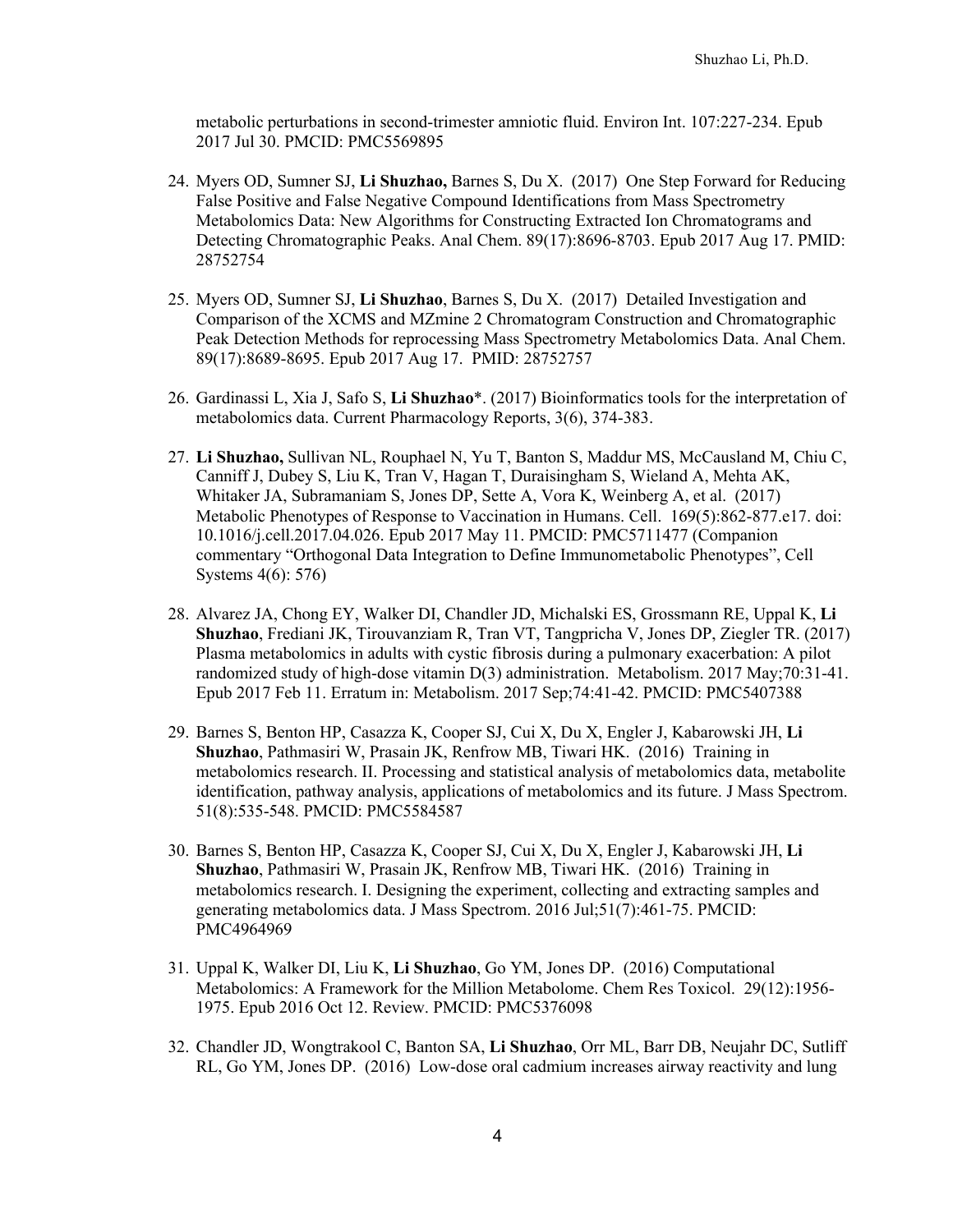neuronal gene expression in mice. Physiological Rep. 4(13). pii: e12821. Doi: 10.14814/phy2. 12821. PMCID: PMC4945833

- 33. Ravindran R, Loebbermann J, Nakaya HI, Khan N, Ma H, Gama L, Machiah DK, Lawson B, Hakimpour P, Wang YC, **Li Shuzhao**, Sharma P, Kaufman RJ, Martinez J, Pulendran B. (2016) The amino acid sensor GCN2 controls gut inflammation by inhibiting inflammasome activation. Nature. 531(7595):523-527. Epub 2016 Mar 16. PMCID: PMC4854628
- 34. Jin R, Banton S, Tran VT, Konomi JV, **Li Shuzhao,** Jones DP, Vos MB. (2016) Amino Acid Metabolism is Altered in Adolescents with Nonalcoholic Fatty Liver Disease-An Untargeted, High Resolution Metabolomics Study. J Pediatr. 172:14-19. e5. Epub 2016 Feb 5. PMCID: PMC5321134 (I directed data analysis in this study)
- 35. Cribbs SK, Uppal K, **Li Shuzhao**, Jones DP, Huang L, Tipton L, Fitch A, Greenblatt RM, Kingsley L, Guidot DM, Ghedin E, Morris A. (2016) Correlation of the lung microbiota with metabolic profiles in bronchoalveolar lavage fluid in HIV infection. Microbiome. 2016 Jan 20;4:3. PMCID: PMC4721204
- 36. **Li Shuzhao**\*, Todor A and Luo R. (2016). Blood transcriptomics and metabolomics for personalized medicine. Computational and Structural Biotechnology Journal. 14:1-7. PMID: 26702339. Review. PMCID: PMC4669660
- 37. **Li Shuzhao**, Dunlop AL, Jones DP, Corwin EJ. (2016) High-Resolution Metabolomics: Review of the Field and Implications for Nursing Science and the Study of Preterm Birth. Biol Res Nurs. 18(1):12-22. Epub 2015 Jul 16. PMCID: PMC4684995
- 38. Xu X, Araki K, **Li Shuzhao**, Han JH, Ye L, Tan WG, Konieczny BT, Bruinsma MW, Martinez J, Pearce EL, Green DR, Jones DP, Virgin HW, Ahmed R. (2014) Autophagy is essential for effector  $CD8(+)$  T cell survival and memory formation. Nat Immunol.  $15(12):1152-61$ . Epub 2014 Nov 2. PMCID: PMC4232981
- 39. Boube I., Lotz J. M., Pozhitkov A. E., **Li Shuzhao**., Griffitt, R. J. (2014). Identification of Genes Involved in Taura Syndrome Virus Resistance in Litopenaeus Vannamei. *Journal of Aquatic Animal Health*, 26(3), 137-143.
- 40. Hoffman JM, Soltow QA, **Li Shuzhao**, Sidik A, Jones DP, Promislow DE. (2014) Effects of age, sex, and genotype on high sensitivity metabolomic profiles in the fruit fly, Drosophila melanogaster. Aging Cell. 13(4):596-604. doi: 10.1111/acel. 1225. Epub 2014 Mar 18. PMCID: PMC4116462
- 41. **Li, Shuzhao**, Rouphael N, Duraisingham S, Romero-Steiner S, Presnell S, Davis C, Schmidt DS, Johnson SE, Milton A, Rajam G, Kasturi S, Carlone GM, Quinn C, Chaussabel D, Palucka AK, Mulligan MJ, Ahmed R, Stephens DS, Nakaya HI, Pulendran B. (2014) Molecular signatures of antibody responses derived from a systems biology study of five human vaccines. Nat Immunol. 15(2):195-204. Epub 2013 Dec 15. PMCID: PMC3946932 (Commentary "Strength in numbers: comparing vaccine signatures the modular way", Nature Immunology 15, 139–141)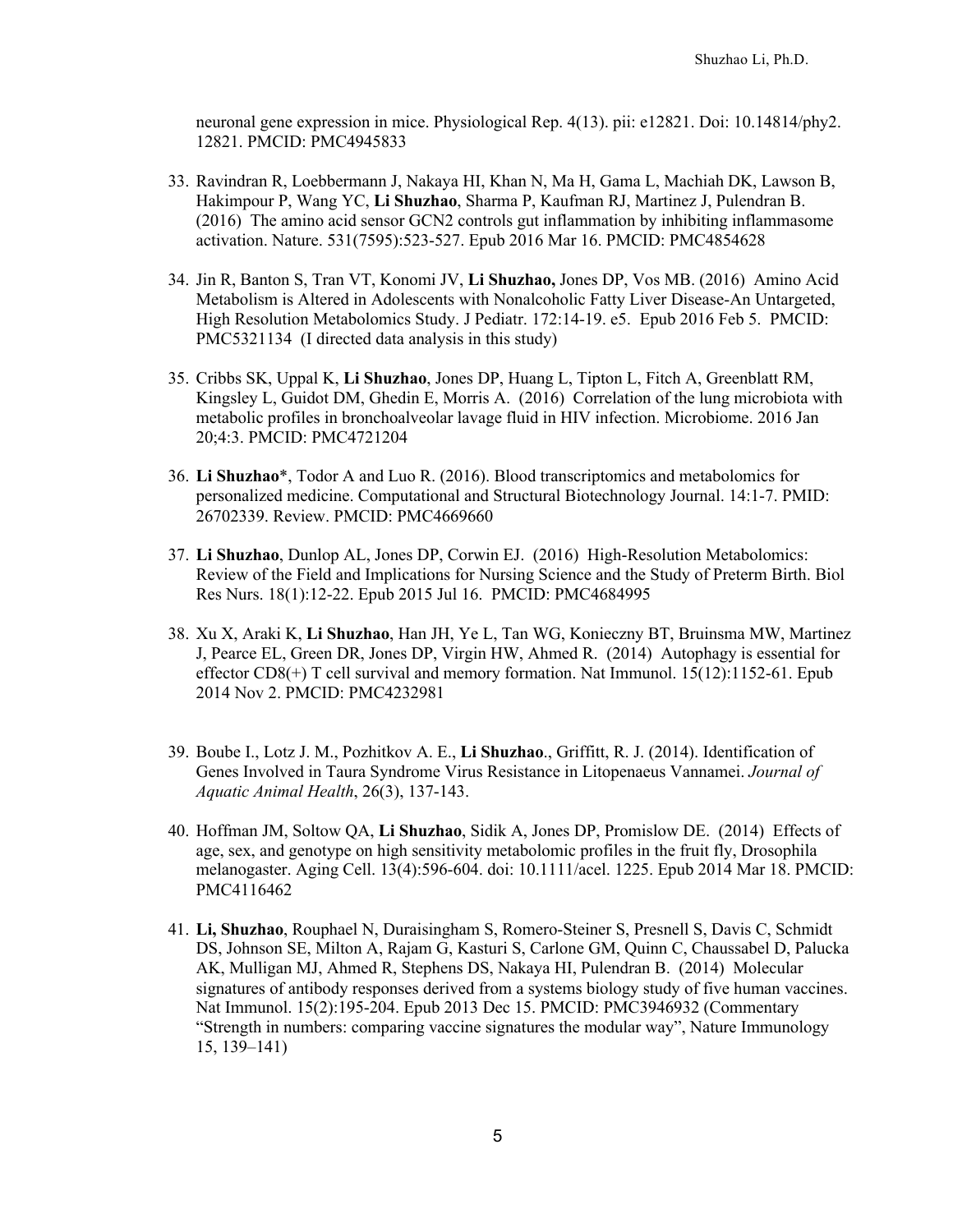- 42. Ravindran R, Khan N, Nakaya HI, **Li Shuzhao**, Loebbermann J, Maddur MS, Park Y, Jones DP, Chappert P, Davoust J, Weiss DS, Virgin HW, Ron D, Pulendran B. (2014) Vaccine activation of the nutrient sensor GCN2 in dendritic cells enhances antigen presentation. Science. 343(6168):313-317. Epub 2013 Dec 5. PMCID: PMC4048998
- 43. **Li Shuzhao\***, Park Y, Duraisingham S, Strobel FH, Khan N, Soltow QA, Jones DP, Pulendran B. (2013) Predicting network activity from high throughput metabolomics. PLoS Comput Biol. 9(7):e1003123. Epub 2013 Jul 4. PMCID: PMC3701697
- 44. **Li Shuzhao**, Nakaya HI, Kazmin DA, Oh JZ, Pulendran B. (2013) Systems biological approaches to measure and understand vaccine immunity in humans. Semin Immunol. 25(3):209-18. Epub 2013 Jun 21. Review. PMCID: PMC3797847
- 45. Yu T, Park Y, **Li Shuzhao**, Jones DP. (2013) Hybrid feature detection and information accumulation using high-resolution LC-MS metabolomics data. J Proteome Res. 12(3):1419-27. Epub 2013 Feb 12. PMCID: PMC3624888
- 46. Nakaya, HI, **Li Shuzhao**, Pulendran, B. (2012) Systems vaccinology: learning to compute the behavior of vaccine induced immunity. *Wiley Interdiscip Rev Syst Biol Med.* 4(2): 193-205. PMCID: PMC3288517
- 47. Roede JR, Park Y, **Li Shuzhao**, Strobel FH, Jones DP. (2012). Detailed mitochondrial phenotyping by high resolution metabolomics. *PLoS One*. 7(3):e33020. PMCID: PMC3295783
- 48. Wilkinson P, Filali-Mouhim A, **Li Shuzhao**, Ahlers J, Schatzle J, Pulendran B, Sekaly RP, Cameron MJ. An open-ended plea for the development of a global database of HIV vaccine responses. *Curr Opin HIV AIDS*. 2012 Jan;7(1):10-6. PMID: 22156846; PMCID: PMC3253342.
- 49. Nakaya HI, Wrammert J, Lee EK, Racioppi L, Marie-Kunze S, Haining WN, Means AR, Kasturi SP, Khan N, Li GM, McCausland M, Kanchan V, Kokko KE, **Li Shuzhao**, Elbein R, Mehta AK, Aderem A, Subbarao K, Ahmed R, Pulendran B. (2011). Systems biology of vaccination for seasonal influenza in humans. *Nature Immunology*. 12(8):786-95. PMCID: PMC3140559
- 50. Pulendran B, **Li Shuzhao**, Nakaya HI. (2010) Systems vaccinology. *Immunity*. 33(4):516-29. PMCID: PMC3001343
- 51. **Li Shuzhao\***, Pozhitkov A, Ryan RA, Manning CS, Brown-Peterson N, Brouwer M. (2010). Constructing a fish metabolic network model. *Genome Biology*. 11(11):R115. PMCID: PMC3156954
- 52. **Li Shuzhao\***, Pozhitkov A, Brouwer M. (2010). Linking probe thermodynamics to microarray quantification. *Physical Biology*. 7(4):048001
- 53. Cornish EJ, Hassan SM, Martin JD, **Li Shuzhao**, Merzdorf CS. (2009). A microarray screen for direct targets of Zic1 identifies an aquaporin gene, aqp-3b, expressed in the neural folds. *Developmental Dynamics*. 238(5):1179-94
- 54. **Li Shuzhao\*,** Pozhitkov, A, Brouwser, M. (2008) A competitive hybridization model predicts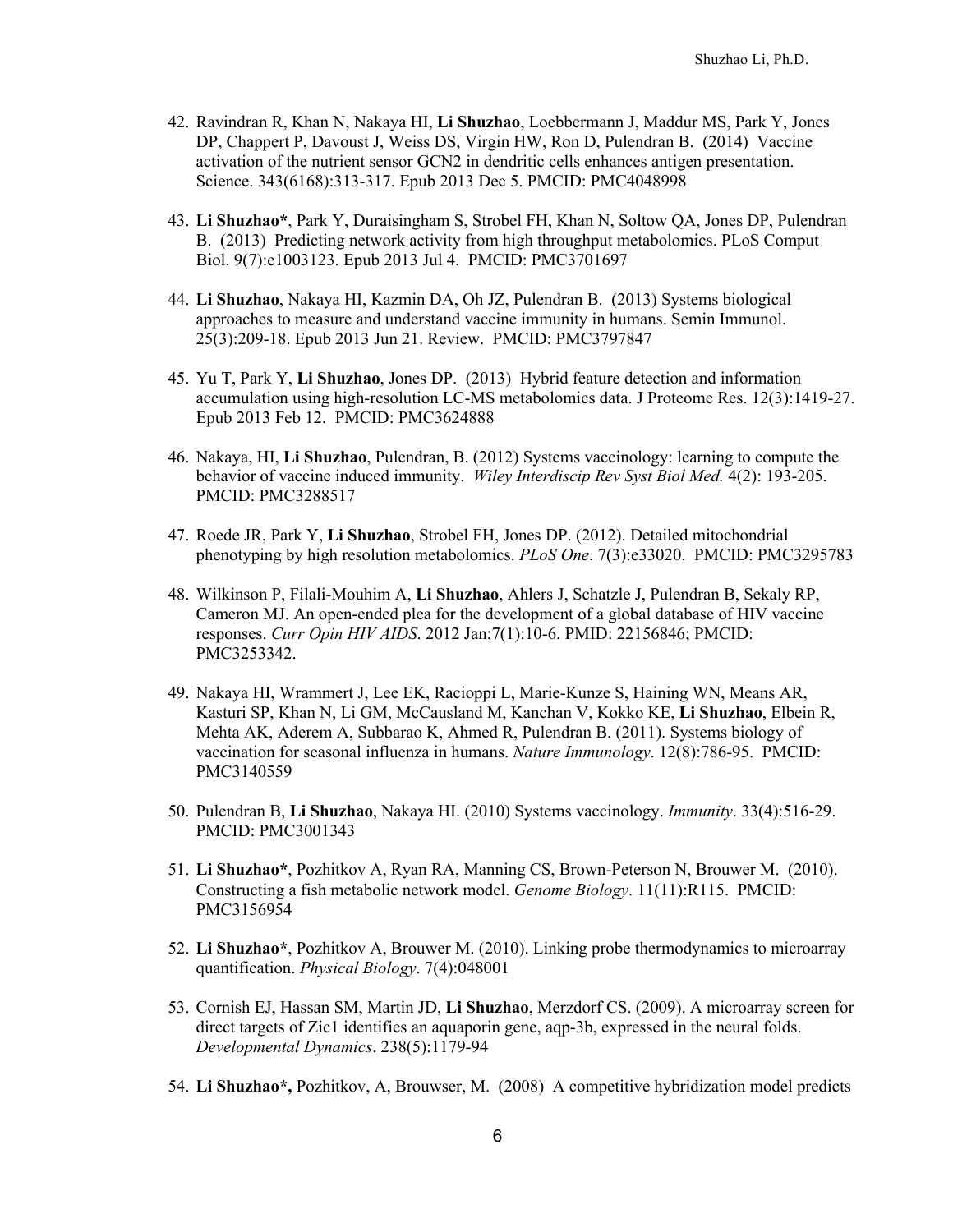probe signal intensity on high density DNA microarrays. Nucleic Acids Research 36(20): 6585-6591

55. **Li Shuzhao**, Shin Y, Cho KW, Merzdorf CS. (2006). The Xfeb gene is directly upregulated by Zic1 during early neural development. *Developmental Dynamics*. 235:2817-27.

### **BOOK CHAPTERS:**

Karnovsky A and **Li Shuzhao\***. (2020) Pathway analysis for targeted and untargeted metabolomics. In *Computational Methods and Data Analysis for Metabolomics* (pp. 387-400, series of *Methods in Molecular Biology*). Humana, New York, NY.

Pittard WS, Villaveces C and **Li Shuzhao\***. (2020) A bioinformatics primer to data science, with examples for metabolomics. In *Computational Methods and Data Analysis for Metabolomics* (pp. 245- 263). Humana, New York, NY.

Pittard WS, and **Li Shuzhao\***. (2020) The essential toolbox of data science: Python, R, Git and Docker. In *Computational Methods and Data Analysis for Metabolomics* (pp. 265-311). Humana, New York, NY.

Zhou, G., **Li Shuzhao.** and Xia, J., 2020. (2020) Network-Based Approaches for Multi-omics Integration. In *Computational Methods and Data Analysis for Metabolomics* (pp. 469-487). Humana, New York, NY.

**Li Shuzhao**\*. (2015) Pathway and network analysis for high-throughput metabolomics. In "Data processing methods in metabolomics". Rudaz S (Ed.). Future Science Group, London, UK. doi: 10.4155/9781910420287. eISBN: 978-1-910420-28-7.

#### **BOOKS:**

**Li, Shuzhao**. (Ed.). (2020) Computational Methods and Data Analysis for Metabolomics (Methods in Molecular Biology). Springer, ISBN-13: 978-1071602386. ISBN-10: 1071602381

#### **Oral Presentations (last five years)**

#### **Peer reviewed submissions**

- 2019 Metabolomics Association of North America, 1st Annual Conference. Atlanta, GA
- 2018 The 26th Annual International Conference on Intelligent Systems for Molecular Biology, Chicago, IL
- 2016 24th Annual International Conference on Intelligent Systems for Molecular Biology, Orlando, FL.

#### **Invited presentations – At professional conferences**

- 2020 28th annual International Conference on Intelligent Systems for Molecular Biology (ISMB), special session on Systems Immunology, July 13, 2020. Montreal/Virtual.
- 2020 28th annual International Conference on Intelligent Systems for Molecular Biology (ISMB), COSI track Computational Mass Spectrometry, July 16, 2020. Montreal/Virtual. (Session chair)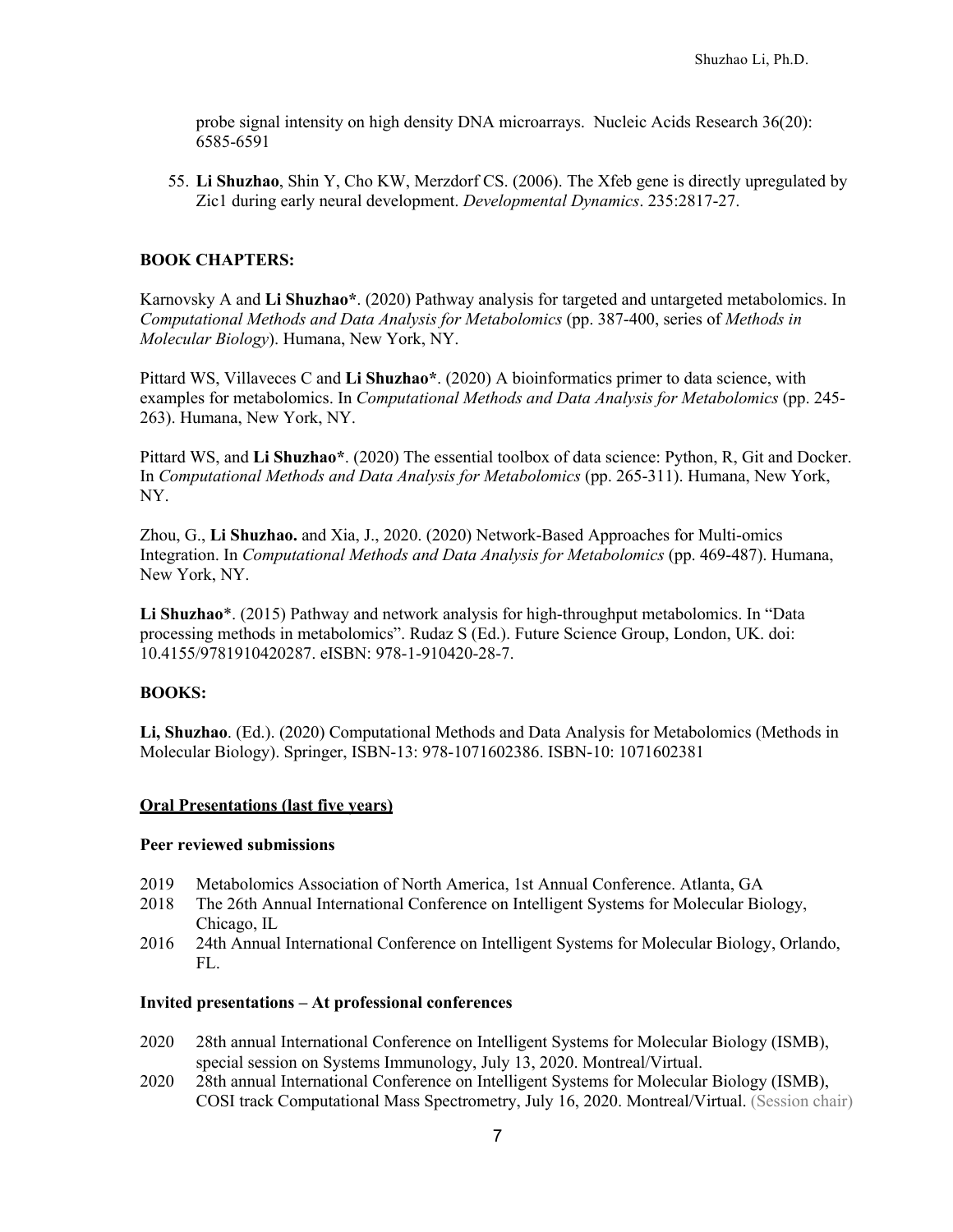- Common Fund Metabolomics Consortium, National Institute of Health, Rockville, MD
- Atlanta Athens Mass Spectrometry Discussion Group Symposium. Atlanta, GA.
- Common Fund Metabolomics Consortium, National Institue of Health, Rockville, MD. (Joint presentation with Jeff Xia and Gary Siuzdak)
- The 6th Annual Workshop on Metabolomics, University of Alabama, Birmingham, AL (NIH sponsored international workshop)
- The 2018 ISES-ISEE joint annual meeting. Ottawa, Canada
- Common Fund Metabolomics Consortium, National Institute of Health, Rockville, MD
- Children's Health Exposure Analysis Resource Network, New York, NY
- Human Immunology Project Consortium, National Institute of Health, Potomac, MD
- The 5th Annual Workshop on Metabolomics, University of Alabama, Birmingham, AL (NIH sponsored international workshop)
- 2017 The 3<sup>rd</sup> Symposium of Metabolism in Infectious Diseases. Fort Collins, CO
- NIAID Systems Biology Program Meeting, Chicago, IL
- The 4th Annual Research Retreat, Center for Inflammation and Mucosal Immunology, University of Florida, Gainesville, FL
- NIAID Systems Biology Centers, New York, NY
- 2016 The 65th ASTMH Meeting, Atlanta, GA (Deputy symposium chair)
- The 4th Annual Workshop on Metabolomics, University of Alabama, Birmingham, AL (NIH sponsored international workshop)
- Emory Exposome Summer Course, Atlanta, GA (NIH sponsored international workshop)
- The 40th SIAM Southeastern Atlantic Section Conference, Athens, GA
- California Breast Cancer Research Program, Berkeley, CA
- National Institute of Health, Rockville, MD.

### **Invited presentations – At another college or university or scholarly institution**

- Metabolomics and data analysis, week-long workshop taught at ESPOL, Guayaquil, Ecuador.
- Chinese Academy of Science, Shanghai, China
- Mummichog, Metabolomics and Data integration, University of Florida, Gainesville, FL
- Small molecules and big data for precision medicine and precision immunology, Kansas State University, Manhattan, KS
- MRC2 Metabolomics Workshop, University of Michigan, Ann Arbor, MI
- Multi-omics modeling for systems medicine, Tulane University, New Orleans, LA

### **Invited presentations – Institutional**

- Institute for Systems Genomics, University of Connecticut, CT
- Metabolomics for precision medicine and precision immunology, The Jackson Laboratory Faculty Retreat, Farmington, CT
- The Jackson Laboratory Computational Community Retreat, Farmington, CT
- The Tuberculosis Research Units Meeting, Emory University, Atlanta, GA
- Emory-QIMR Omics Research Symposium. Emory University, Atlanta, GA
- Winship Cancer Center, Emory University, Atlanta, GA
- Nutritional metabolomics course, March 25, 2019. Emory University, Atlanta, GA
- Center for Clinical and Molecular Nutrition, Emory University School of Medicine, Atlanta, GA
- Emory University School of Nursing, Center for Children's Health, the Environment, the Microbiome, and Metabolomics (C-CHEM2), Emory University, Atlanta, GA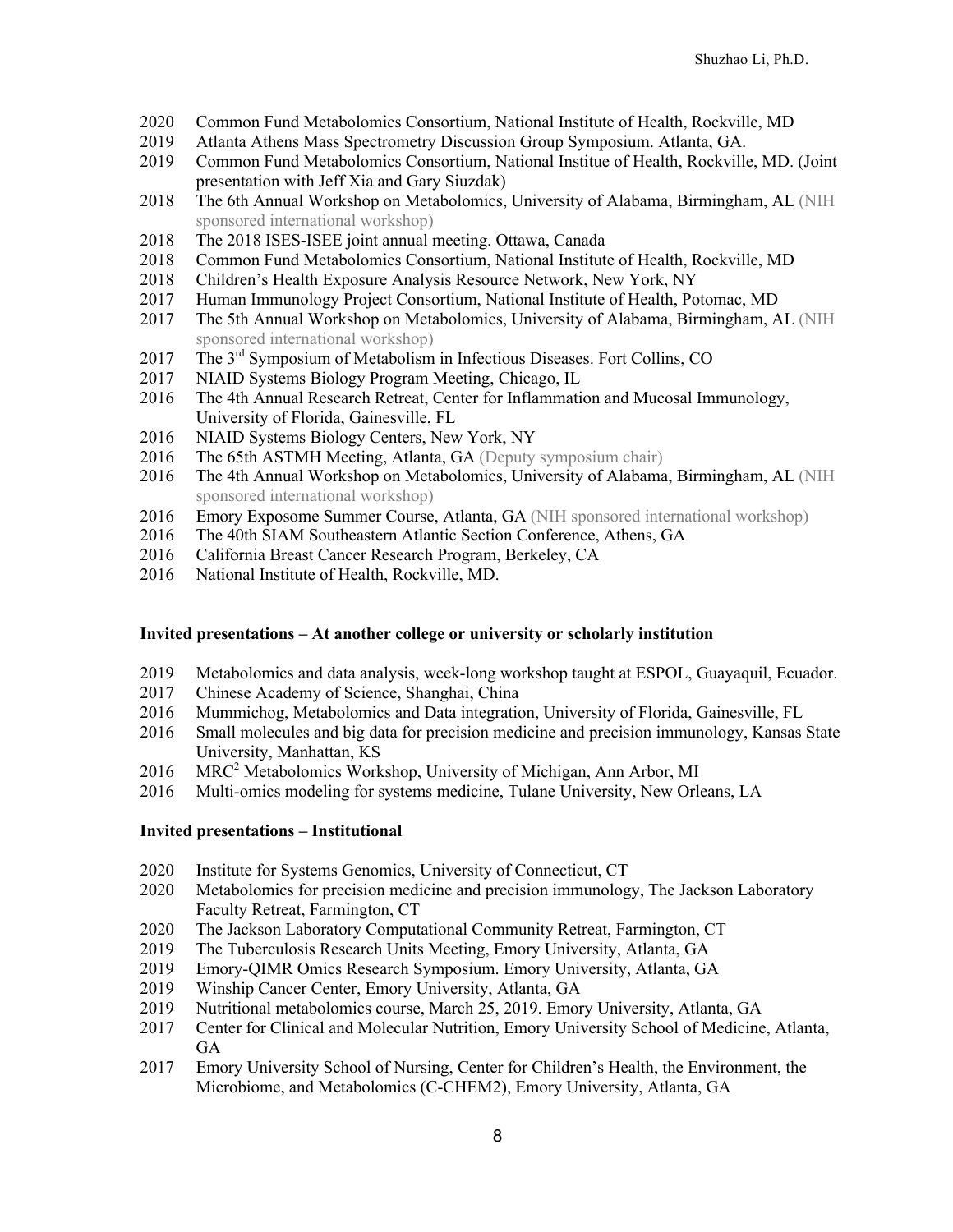- 2016 Division of Digestive Diseases, visiting professorship, Emory University School of Medicine, Atlanta, GA
- 2016 Rollins School of Public Health, Emory University, Atlanta, GA
- 2016 Pulmonary Division Research Seminar, Emory University, Atlanta, GA
- 2016 Multi-omics modeling for systems medicine Pulmonary Division Research Seminar, Emory University, Atlanta, GA
- 2016 Multi-omics analysis for Systems Medicine, DOM Research Resource 101, Emory University, Atlanta, GA

#### **Poster presentations (peer reviewed in past five years)**

- 2019 Sherman SL, Fischer T, Mateja A, Jones DP, **Li Shuzhao**, Wang Y, Tran V, Stewart K, Schwartz CE, Fridovich-Keil JL. Metabolomic patterns associated with fetal trisomy 21 based second-trimester maternal serum and amniotic fluid. The Gatlinburg Conference on Research and Theory in Intellectual and Developmental Disabilities. San Antonio, TX
- 2019 **Li Shuzhao**, Pittard S, Siddiaq A. Multi-omics integration via Hierarchical Community Networks. Common Fund Metabolomics Consortium, National Institute of Health, Rockville, MD
- 2018 Morris CR, Ma C, **Li Shuzhao**, Jones DP, Brown LA, Machado RF, Kato GJ, Zhang Y, Nouraie SM, Gladwin MT. Biomarker Discovery: Novel Insights into Red Blood Cell Metabolomics in Patients with Sickle Cell Disease at Risk for Early Mortality. 12th Annual Symposium of Foundation for Sickle Cell Disease Research. (Blood 130:Suppl 1, 4772)
- 2018 Gardinassi L, Arévalo-Herrera M, Herrera S, Cordy RJ, Tran V, Smith MR, Johnson MS, Chako B, Darley-Usmar VM, Liu K, Go Y, Jones DP, Galinski M, Li S. Integrative metabolomics and transcriptomics signatures of clinical tolerance to Plasmodium vivax malaria highlight a role for platelets. June 6, 2018. Minas Gerais, Brazil
- 2018 Wang Y, Gardinassi L, Xiong L and **Li Shuzhao**. Multiscale, multifactorial networks to integrate metabolomics with high-dimensional immunology. The  $14<sup>th</sup>$  Annual Conference of the Metabolomics Society. Seattle, WA
- 2018 Xiong L and **Li Shuzhao**. Contextualizing metabolomics for personalized medicine using mummichog. The 26<sup>th</sup> Annual International Conference on Intelligent Systems for Molecular Biology. Chicago, IL
- 2018 **Li Shuzhao**, Xiong L, Gardinassi L, Wang Y. Multi-omics, multiscale networks of human immune responses to vaccination and infection. The  $26<sup>th</sup>$  Annual International Conference on Intelligent Systems for Molecular Biology. Chicago, IL
- 2017 **Li Shuzhao**, Jones DP, Pulendran B. Blood metabolomics and transcriptomics define metabolic axes of human immune response to herpes zoster vaccine. American Society of Mass Spectrometry meeting, Indianapolis, IN
- 2017 Gardinassi L, Arévalo-Herrera M, Herrera S, Cordy RJ, Tran V, Jones DP, Galinski M, **Li Shuzhao**. Molecular signatures of clinical tolerance to *Plasmodium vivax* revealed by integrative metabolomics and transcriptomics. The 6<sup>th</sup> International Conference on *Plasmodium*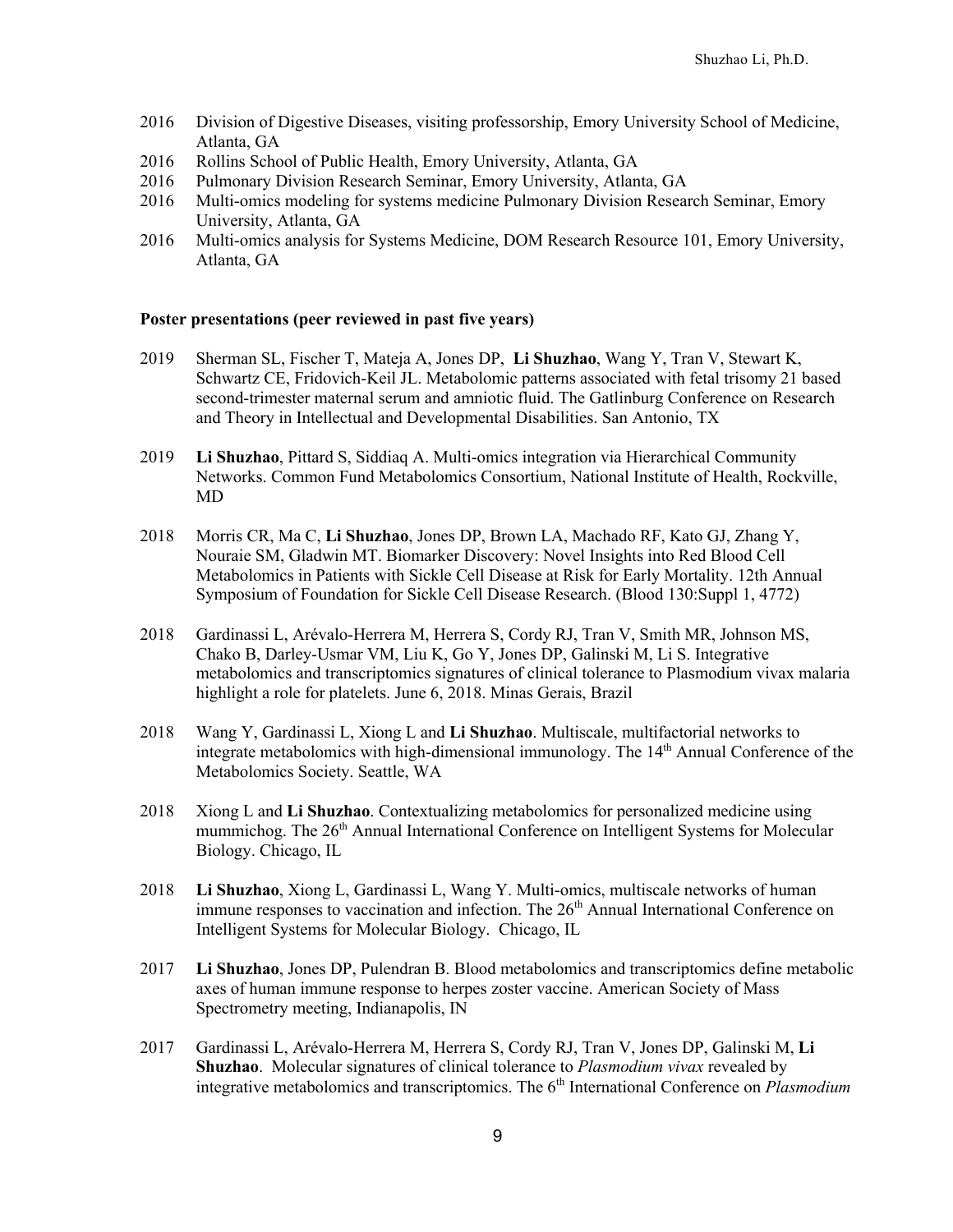*vivax* Research, Manaus, AM, Brazil

- 2017 Gardinassi L, Cordy RJ, Arévalo-Herrera M, Herrera S, Tran V, Jones DP, Galinski M, **Li Shuzhao**. Multi-omics modeling of different clinical manifestation of Plasmodium vivax infection. 6th Annual Southeastern Immunology Symposium. Nashville, TN
- 2017 Li S. Industrialization of big data immunology through modular computing. The 5th Annual Immunogenomics Conference. Huntsville, AL
- 2017 Li S. Ten lessons learned from big data immunology and relevance to cancers. Cold Spring Harbor Asia "Tumor Immunology & Immunotherapy". Suzhou, China
- 2016 Shuzhao Li, Karan Uppal, ViLinh Tran, Andrei Todor, Dean Jones, Annette Esper. High-resolution metabolomics analysis of sepsis. Keystone Symposium on Systems Immunology: From Molecular Networks to Human Biology. Big Sky, MT, USA.
- 2016 Bantan S, Todor A, Luo R, Jones DP, Li S. Computational development for omics integration. New Strategies and Challenges in Lung Proteomics and Metabolomics Workshop. National Jewish Health, Denver CO. (winner  $2<sup>n</sup>$  place prize)
- 2016 Sophia Banton, Piera Cirrilo, Douglas Walker, ViLinh Tran, William Hu, Dean P. Jones, Barbara Cohn, Shuzhao Li. Metabolome-wide Association of PCB compounds in humans. California Breast Cancer Research Program Research Symposium, San Francisco, CA.
- 2016 Joshua Chandler, Andrei Todor, James Wise, Dean P. Jones, Joe Griffitt, Shuzhao Li. Distinct metabolomic axes in Gulf coast minnows after Deepwater Horizon oil spill. The 55th Annual Meeting of the Society of Toxicology, New Orleans, LA
- 2016 Sophia Banton, Piera Cirrilo, Douglas Walker, ViLinh Tran, William Hu, Dean P. Jones, Barbara Cohn, Shuzhao Li. Metabolome-wide Association of PCB compounds in humans. The 55th Annual Meeting of the Society of Toxicology, New Orleans, LA
- 2016 K Perry-Walker, DI Walker, JA Alvarez, JE Han, JL Jones, L Hao, S Li, ... Impact of vitamin D status and high-dose vitamin D3 administration on the plasma metabolome in critically ill adults. Federation of American Societies for Experimental Biology meeting. (The FASEB Journal 30 (1 Supplement), 271.3-271.3)
- 2016 Uppal K, Tran V, Jones D, Li S, Esper A. High-Resolution Metabolomics Reveals Distinct Pathways In Septic Patients That Developed Acute Respiratory Distress Syndrome. American Thoracic Society International Conference. San Francisco, CA (Am J Respir Crit Care Med 193;2016:A4407)
- 2016 Loukia N. Lili, Michele La Merill, Sophia A. Banton, Tomoko Ishikawa, Piera Cirrilo, Nickilou Krigbaum, Lauren Zimmermann, ViLinh Tran, Dean P. Jones, Barbara Cohn, Shuzhao Li. Metabolome wide association of DDT exposure in humans and mice. 24<sup>th</sup> Annual International Conference on Intelligent Systems for Molecular Biology, Orlando, FL.
- 2016 Andrei Todor, Sophia Banton, Luiz Gardinassi, Shuzhao Li. Reanalysis of Snyderome with mummichog and blood transcription modules. 24<sup>th</sup> Annual International Conference on Intelligent Systems for Molecular Biology, Orlando, FL.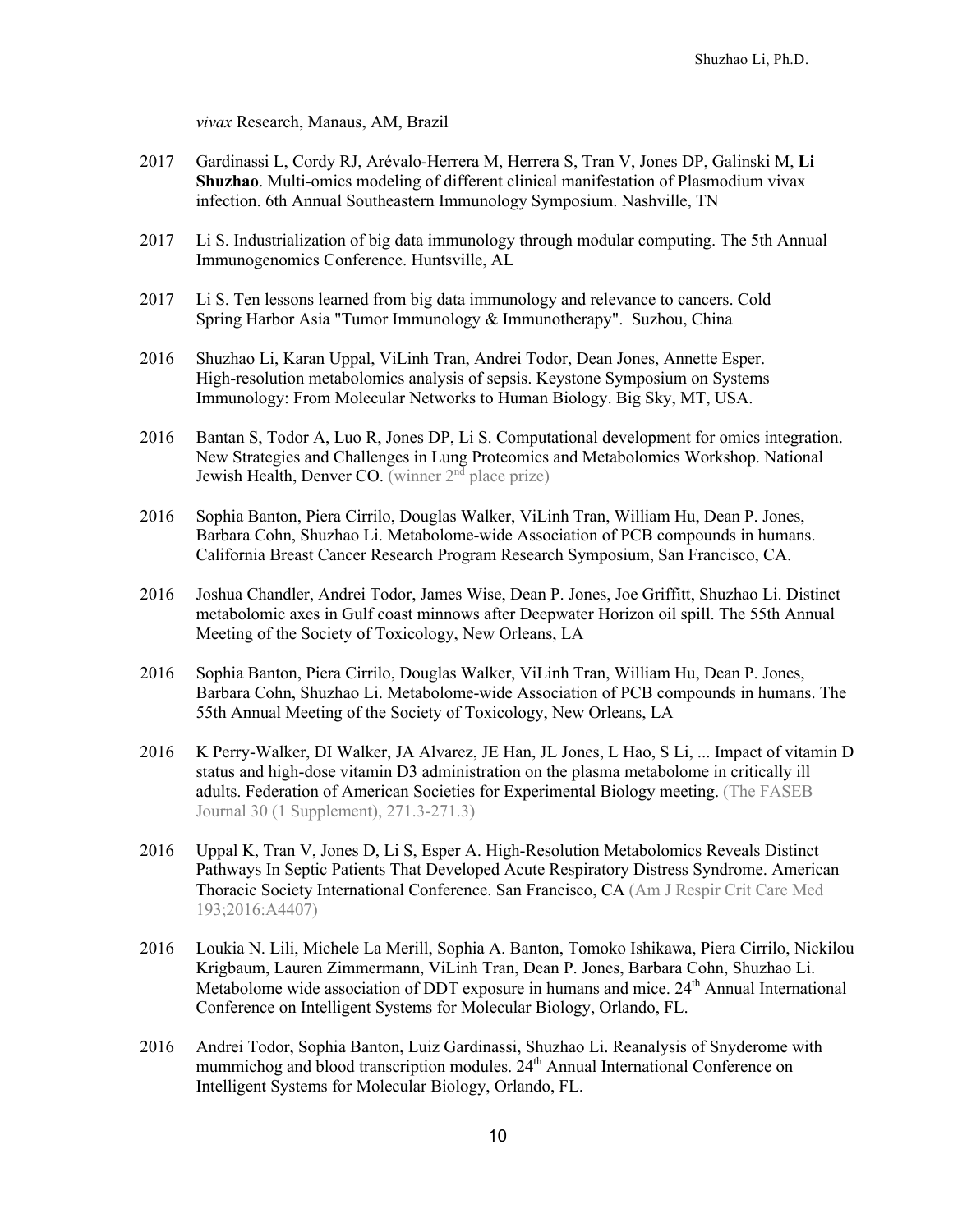- 2016 Sophia Banton, Bali Pulendran, Shuzhao Li. Multiscale, multifactorial response network of immunization in humans. 24<sup>th</sup> Annual International Conference on Intelligent Systems for Molecular Biology, Orlando, FL.
- 2016 Gardinassi L, Arévalo-Herrera M, Herrera S, Cordy RJ, Tran V, Jones DP, Galinski M, Li S. Molecular signatures of clinical tolerance to *Plasmodium vivax* revealed by integrative metabolomics and transcriptomics. The 65th ASTMH Meeting, Atlanta, GA
- 2016 Banton S, Luo R, Joice R, Moreno A, Galinski M, Jones DP, Li S. Pathway group LASSO integration of metabolomics and transcriptomics to characterize malaria infection in Rhesus macaques. The 65th ASTMH Meeting, Atlanta, GA

# **Poster presentations (invited in past five years)**

2020 Pang et al. OptiLCMS: an R package for efficient and optimized LC-MS spectra processing. Common Fund Metabolomics Consortium, National Institutes of Health, Rockville, MD

# **GRANTS**

**Current Research Support R01 AI149746** (Li) NIH/NIAID *ImmunoMetabolomics of Zoster vaccines*  Role: Principal Investigator Funding period: 12/01/2019 – 11/30/2024 Total estimated directs: \$1,212,575

To test the metabolite predictors of immune responses, we have acquired samples from a large Zostavax® study, and propose to perform advanced, high-coverage metabolomics analysis. Predictive models of immune responses will be developed on one cohort and tested on the other. These data will also be compared to a newer and more efficacious zoster vaccine (Shingrix®).

# **U01 CA235493 (Li/Xia/Siuzdak)**

NIH/NCI *Mummichog 3, aligning mass spectrometry data to biological networks* Role: Lead Principal Investigator Funding period: 09/06/2018 - 08/31/2022 Total estimated directs: \$1,258,115 The mummichog software was initially published in 2013, as a computational approach to match patterns in metabolomics data to known biochemical networks, without the requirement of upfront metabolite identification. This approach enables rapid generation of biological hypothesis from untargeted data, and is gaining considerable popularity. This proposal aims to meet the increasing demand by adding rich user interface to mummichog, and supporting more data types (LC-MS, LC-MS/MS, IMS/MS and GC-MS). Furthermore, this work will make a conceptual leap to establish a framework of network alignment as a vehicle to interpret metabolomics data by integrating multiple layers of information. Mummichog 3 will be available as reusable open source software, and via XCMS

Online and MetaboAnalyst.

**U2C ES030163 (Jones/Li/Miller/Morgan)** NIH/NIEHS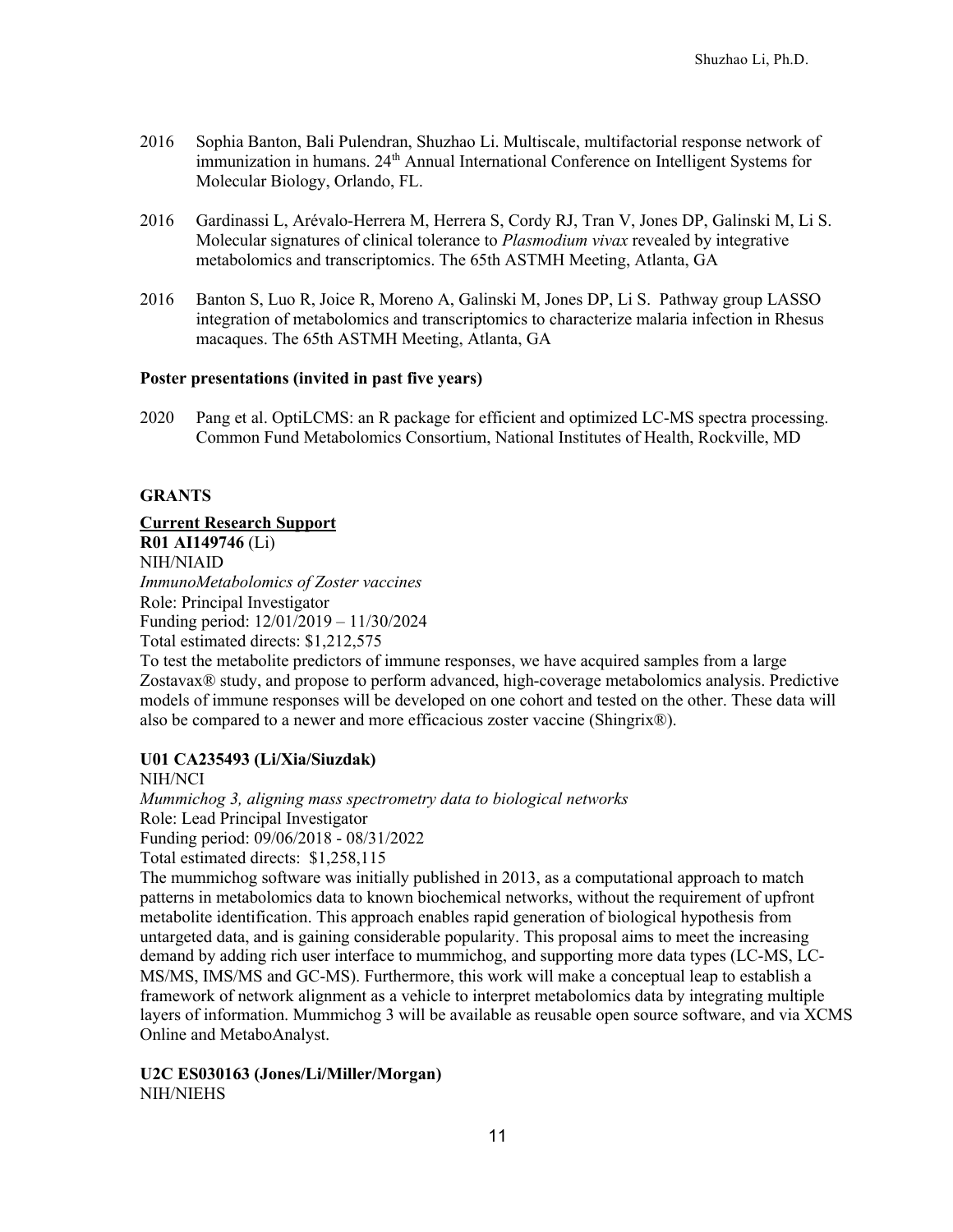*Mega-scale Identification tools for xenobiotic metabolism*

Role: co- Principal Investigator

Funding period: 09/01/2018 - 08/30/2022

Annual estimated directs to Li Lab: \$60,861 (subaward under execution)

The present proposal is to develop powerful new chemical identification tools that can be scaled to identify hundreds of thousands of foreign chemical metabolites in the human body. We have assembled an exposome research team of analytical scientists with expertise in mass spectrometry, xenobiotic metabolism, computational chemistry and robotic methods, to develop and test new chemical identification tools to identify hundreds of thousands of foreign chemical metabolites.

# **U19 AI090023-07 (Pulendran)**

NIH/NIAID

*HIPC: System Biological Analyses of Innate and Adaptive Responses to Vaccination* Role: Co- Investigator

Funding period: 07/01/2016 – 6/30/2023

Annual estimated directs: \$69,622 to Li Lab (subaward under execution)

The purpose of this study is to capitalize on recent advances in immune profiling technologies to measure the diversity and commonalities of human immune responses under a variety of conditions using high-throughput systems biology approaches coupled with detailed clinical phenotyping in wellcharacterized human cohorts. The long-term goal is to develop molecular signatures that define immune response categories/fingerprints/profiles that correlate with the outcome of infection or vaccination.

# **R01 GM124061 (Kang, Yu)**

NIGMS *Bayesian Network Biomarker Selection in Metabolomics Data* Role: Co- Investigator Funding period: 09/01/2017 – 08/31/2021 Total estimated directs: \$62,654 Developing Bayesian hierarchical models for network marker selection that incorporates matching uncertainties, a regression framework for integrative analysis of multipartite omics networks, and a novel modeling strategy to address the unique challenge of missing values in the metabolic network.

#### **Completed Research Support**

# **UH2 AI132345**

NIH/NIAID Direct Cost: *Multiscale, multifactorial immune networks as a web service* Role: Principal Investigator Funding Period: 06/24/2017 – 05/31/2019

# **P50 ES026071**

NIH/NIESH *Center for Children's Health, the Environment, the Microbiome, and Metabolomics (C-CHEM2)* Role: Co-Investigator, co-lead of Project 3 Funding Period: 09/30/2015 – 06/30/2019

# **83615301**

EPA *Center for Children's Health, the Environment, the Microbiome, and Metabolomics* Role: Co-Investigator, co-lead of Project 3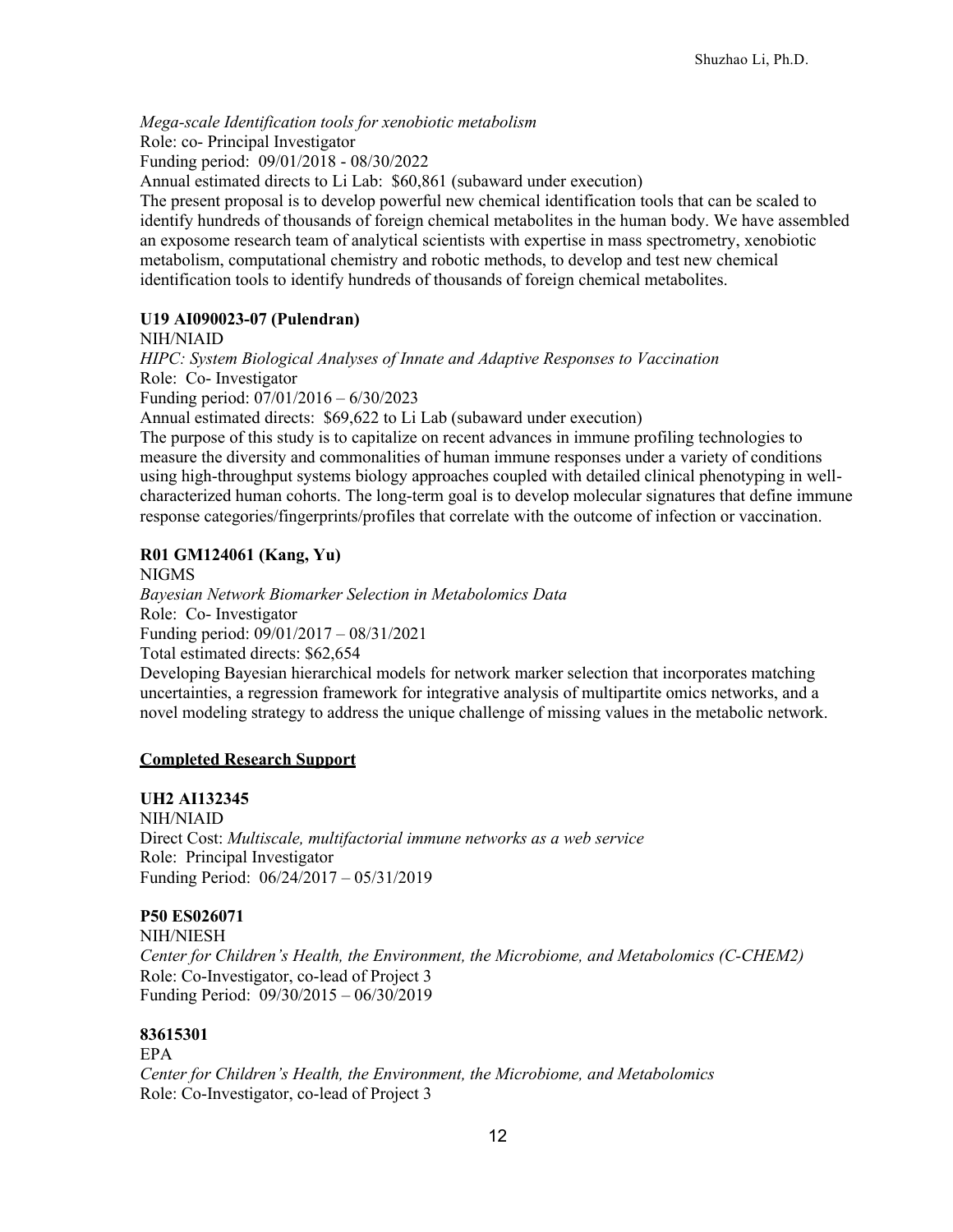Funding Period: 09/01/2015 – 08/31/2019

# **P30 ES019776**

NIH/NIEHS *HERCULES: Health and Exposome Research Center at Emory* Role: co-Director the IHSFC Core (relinquished due to institutional change) Funding Period: 05/21/2017-03/31/2022

# **U2C ES026560**

NIH/NIEHS *National Exposure Assessment Laboratory at Emory* Role: Co-Investigator Funding Period: 09/30/2015 – 08/31/2019

# **HHSN272201300018I**

NIH/NIAID *Vaccine and Treatment Evaluation Units (VTEU), Task Order Request-TASK AREA A. D*  Role: Co-Investigator (relinquished due to institutional change) Funding Period: 09/16/2015 – 09/15/2023

# **R01 DK107900**

NIH/NIDDK *Mechanism, Modification, and Intervention in a Pre-Clinical Model of Galactosemia* Role: Co-Investigator Funding Period: 12/01/2015 – 11/30/2019

# **R01 AI121252**

NIH/NIAID *Understanding the Survival of Human Bone Marrow Long-lived Plasma Cells* Role: Co-Investigator (relinquished due to institutional change) Funding Period: 01/01/2016 – 12/31/2020

# **UFDSP00011230**

NIH/University of Florida Sub *Bacterial surface layer-specific immune protection against gut microbial infection* Role: Co- Investigator Funding Period: 04/01/16 – 3/31/2020

# **HHSN272201200031C**

NIH/NIAID *Systems Biology of Malaria as a Model for Host-Pathogen Interactions* Role: Co-Investigator Funding Period: 09/30/2012 – 09/29/2017

# **UG3OD023318**

NIH *The Impact of the Intrauterine and Early Childhood Environments on Neurocognitive* Role on Project: Co-Investigator Funding Period: 09/21/16 – 08/31/2017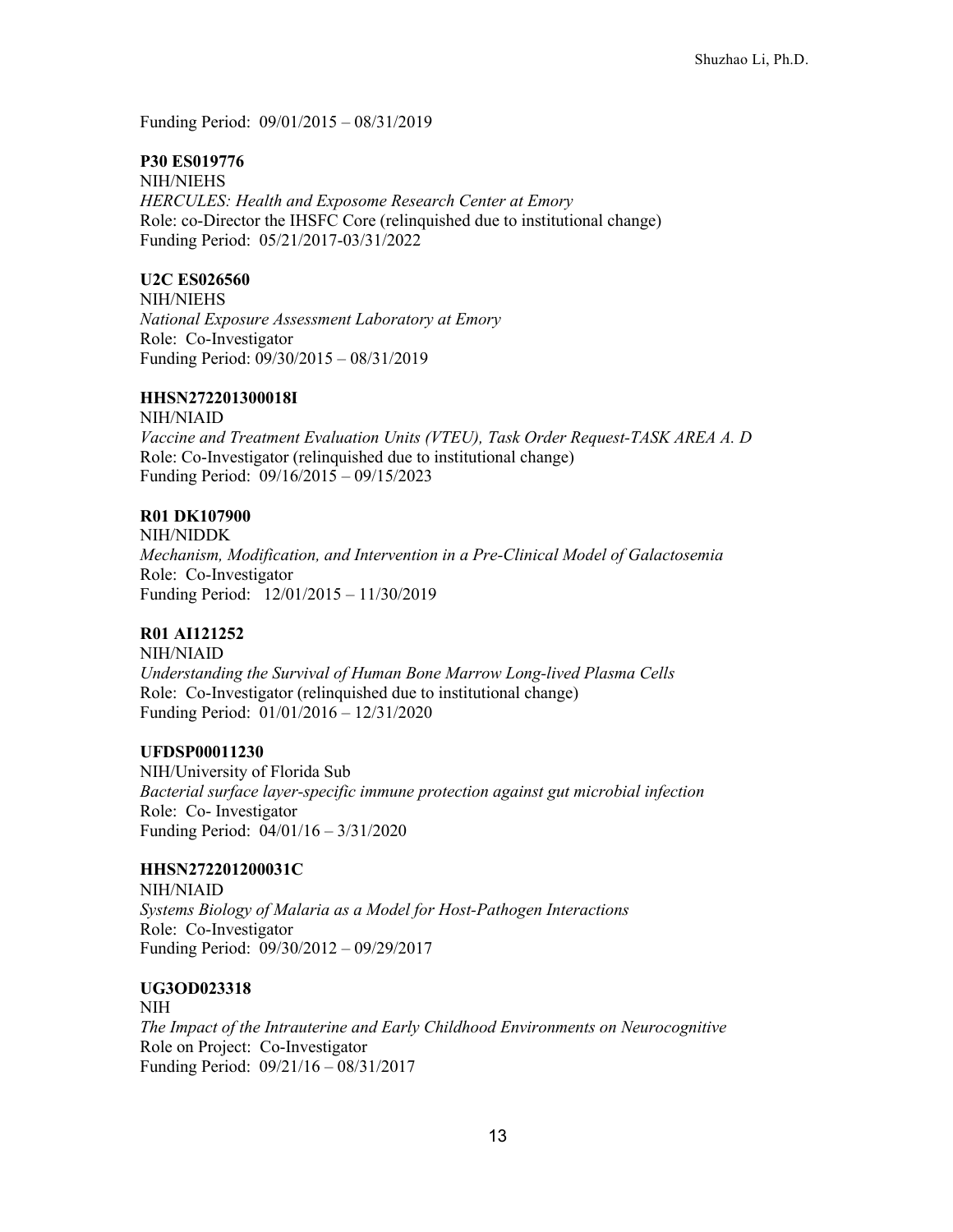#### **21UB-8002**

California Breast Cancer Research Program . *Chemical Safety During Breast Cancer Susceptible Windows* Role: Co-Investigator Funding Period: 03/01/2015-02/28/2018

### **R21HD089056**

NIH/CHOA Sub *Anti-LPS antibody for Pediatric Nonalcoholic Fatty Liver Disease* Role on Project: Key Personnel Funding Period: 09/01/2016 – 8/31/2018

### **W911NF-16-C-0008**

DOD/Defense Advanced Research Projects Agency (DARPA) Immune Resilience in host-pathogen interactions Role: Co - Investigator Funding Period: 03/09/2016-03/08/2019

#### **AWARDS AND HONORS:**

| 2005        | Montana State University Research Enhancement Travel Award |
|-------------|------------------------------------------------------------|
| 2004        | Gary K. Lynch Memorial Award, Montana State University     |
| 2001 - 2004 | National Science Foundation IGERT Fellowship               |

### **Peer Review Activities**:

#### **Grants:**

National and International: Israel Science Foundation, 2015 Ad hoc Reviewer, NIH study section ZES1 LAT-D (R1), 2020 Ad hoc Reviewer, NIH study section ZDK1 GRB-T (M2), 2021

Institutional

Ad-hoc reviewer for ACTSI KL2 Career development program, 2016 Ad-hoc reviewer for Emory University WHSC Synergy Award, 2017 Ad-hoc reviewer for Emory University HERCULES pilot grants, 2019

#### **Manuscripts (partial list):**

Analytical Chemistry, Metabolomics, Current Metabolomics, Metabolites, Journal of Proteome Research,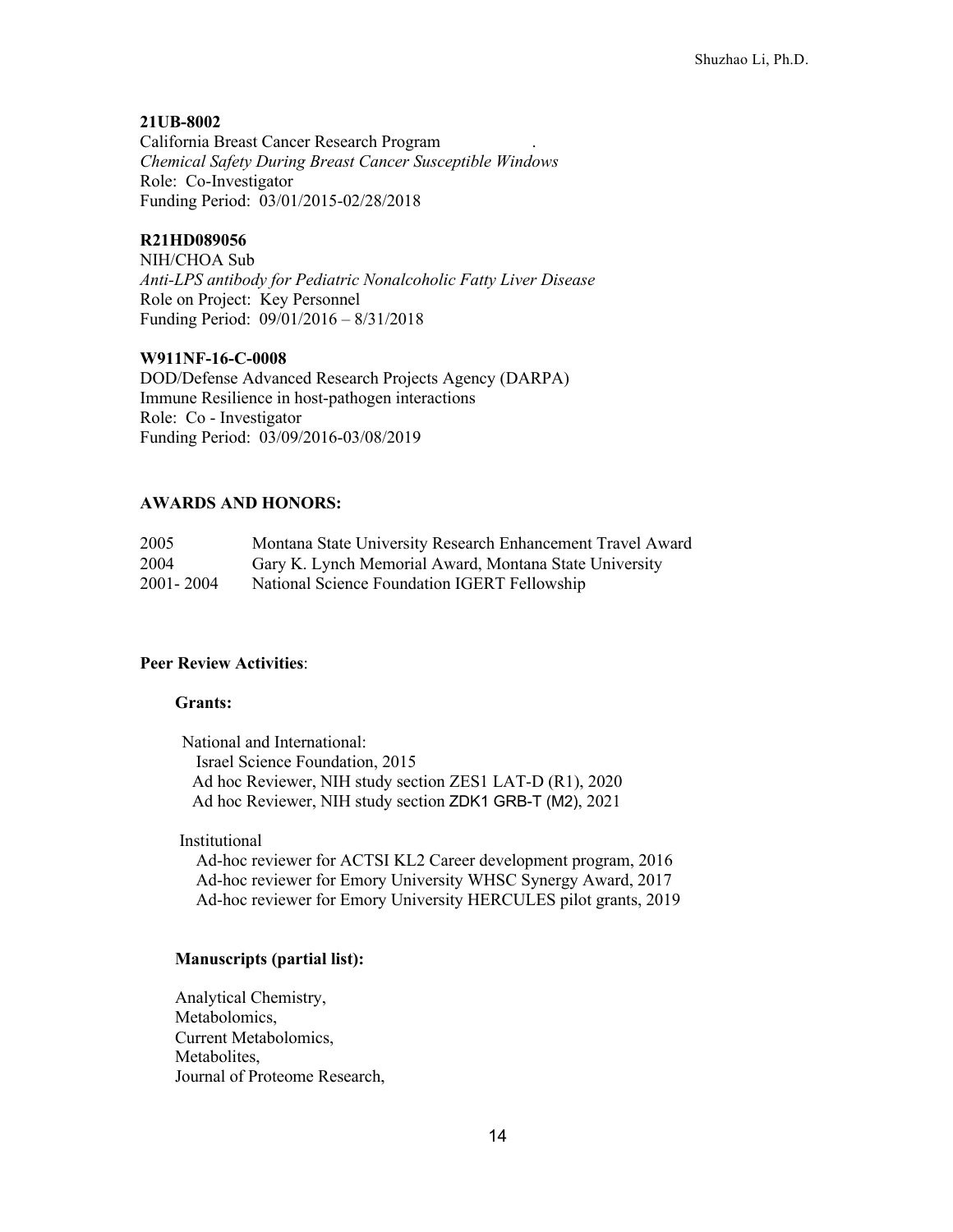Bioinformatics, IEEE Transactions on Biomedical Engineering, Computer Methods and Programs in Biomedicine, BMC Genomics,

Genome Medicine, Journal of Clinical Medicine, Reproductive Health, Aging, Investigative Ophthalmology & Visual Science, The American Journal of Medical Sciences, Journal of Occupational and Environmental Medicine, Current Pharmacology Reports, Science Translational Medicine, Nature Medicine,

Nature Communications, Current Opinions in Biotechnology, PLoS One, Scientific Reports,

Mediators of Inflammation, Vaccine, Oncoimmunology, Nature Immunology, Science Immunology

#### **Editorships and Editorial Boards:**

Editorial board: *Frontiers in Molecular Diagnostics*

Editor for Springer Nature book "*Computational Methods and Data Analysis for Metabolomics*" Part of the series of "*Methods in Molecular Biology*", aimed as the first major book on computational metabolomics. 2020. ISBN-13: 978-1071602386. ISBN-10: 1071602381

#### **Society Memberships:**

International Society for Computational Biology Metabolomics Society Metabolomics Association of North America American Association of Immunologists American Society for Mass Spectrometry

**GitHub profile:**  https://github.com/shuzhao-li

#### **Google Scholar profile:**